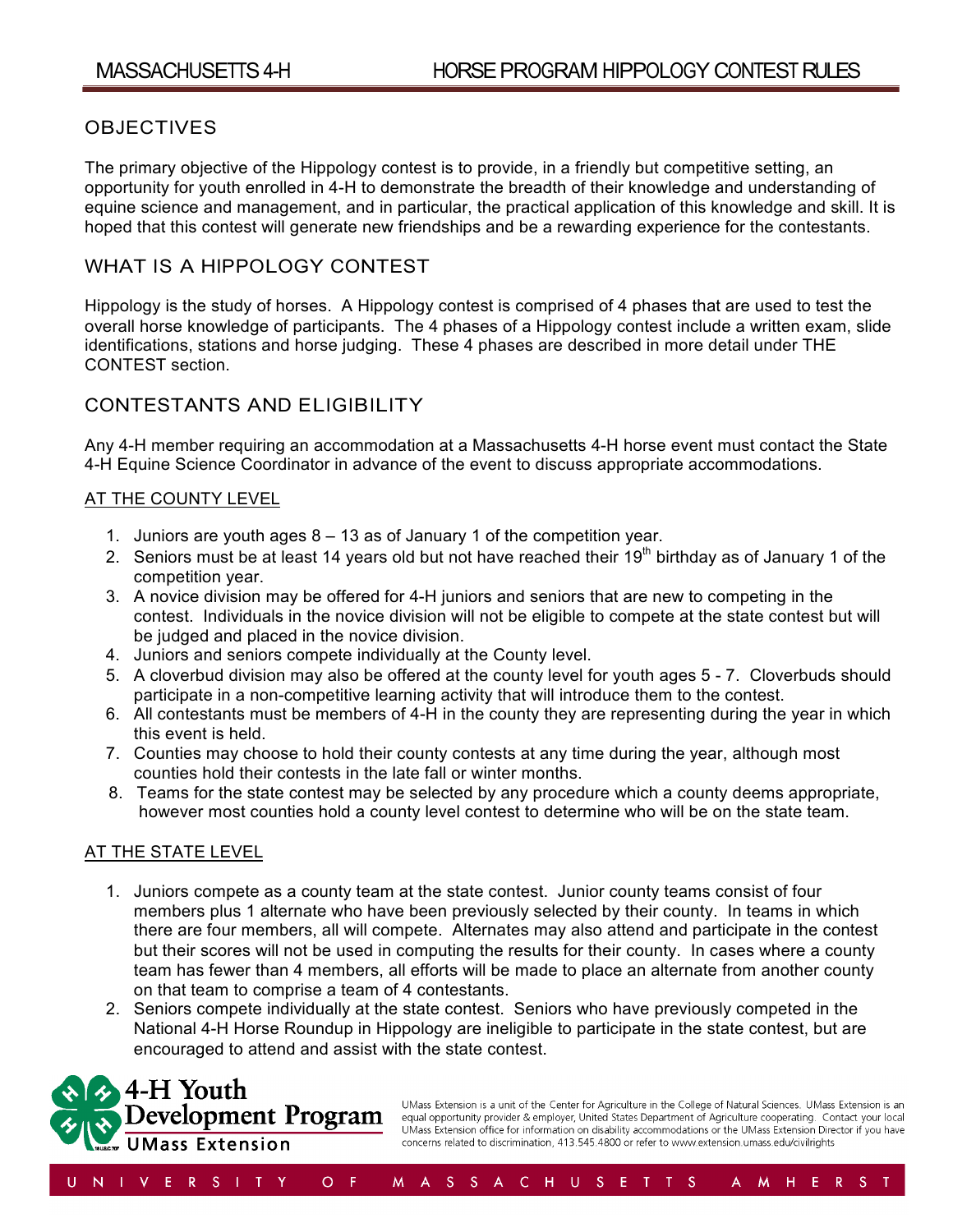# **Juniors**

4-H Horse Program Series - Horses and Horsemanship and Horse Science Books by Ray J. Antoniewicz, National 4-H Council, 7100 Connecticut Avenue, Chevy Chase, MD 20815 http://www.4-hmall.org/Catalog/ProductDetails.aspx?ProductId=CO203

 $\downarrow$  Illustrated Dictionary of Equine Terms by Newhor, New Horizons Education Center, Inc. Alpine Publications, PO Box 7027, Loveland CO 80537, Phone: 1-800-777-7257 http://www.alpinepub.com/illustrated-dictionary-of-equine-terms.html OR http://www.amazon.com/Illustrated-Dictionary-Equine-Horizons-Education/dp/1577790146/ref=sr\_1\_fkmr0\_1?s=books&ie=UTF8&qid=1442330177&sr=1-1 fkmr0&keywords=Illustrated+Dictionary+of+Equine+Terms+by+Newhor

- ↓ EQUINE SCIENCE: BASIC KNOWLEDGE FOR HORSE PEOPLE OF ALL AGES by Jean T. Griffiths, www.HorseBooksEtc.com or 1-800-952-5813
- $\uparrow$  AYHC 1<sup>st</sup> Horse Industry Handbook (HIH) by the American Youth Horse Council http://www.ayhc.com/AYHC\_Store.html (**note: most recently updates from 2014)**
- Horse Smarts: An Equine Reference and Activity Guide by the American Youth Horse Council (see address for Horse Industry Handbook, above)

**\*\*\*\*\*\*\*\* AYHC manual is a discontinued source as of 2018, we will begin using Horse Smarts in 2019\*\*\*\***

Dover Saddlery Catalog, www.doversaddlery.com

**Juniors B - 2018 Competition Year HIH Chapters 1, 3, 6, 8 Juniors B - 2019 Competition Year HIH Chapters 2, 4, 9, 12 &13 Juniors B - 2020 Competition Year HIH Chapters 5, 7, 10 &11**

### **Seniors**

- $\downarrow$  All Junior source books
- ↓ The Horse(2nd Edition) by EVANS, BORTON, HINTZ, VAN VLECK W.H. Freeman and Company, 660 Market Street, San Francisco, CA 94104. 414-391-5870 http://www.amazon.com/gp/offerlisting/B008VQUA5K/ref=tmm\_other\_meta\_binding\_used\_olp\_sr?ie=UTF8&condition=used&qi d=1442332964&sr=1-6
- **\*\*\*\*The Horse is a discontinued source as of 2019\*\*\*\*\*\*\*\*\*\*\*\*\*\*\***
- $\ddot{+}$  The Coloring Atlas of Horse Anatomy by Dr. Robert Kainer and Dr. Thomas McCracken Alpine Publications Inc., P.O. Box 7027, Loveland, Co 80537, 1-800-777-7257 http://www.amazon.com/Horse-Anatomy-Coloring-Atlas-2nd/dp/1577790219/ref=sr\_1\_1?s=books&ie=UTF8&qid=1442333252&sr=1- 1&keywords=HORSE+ANATOMY%2C+A+COLORING+ATLAS%2C+2nd+edition
- $\ddot{+}$  Feeding and Care of the Horse(2nd edition) by Lon D. Lewis, Williams and Wilkins P.O. Box 1496, Baltimore, MD 21298-9724, Phone: 1-800-638-0672, http://www.betterworldbooks.com/feeding-and-care-of-the-horse-2nd-edition-id-0683049674.aspx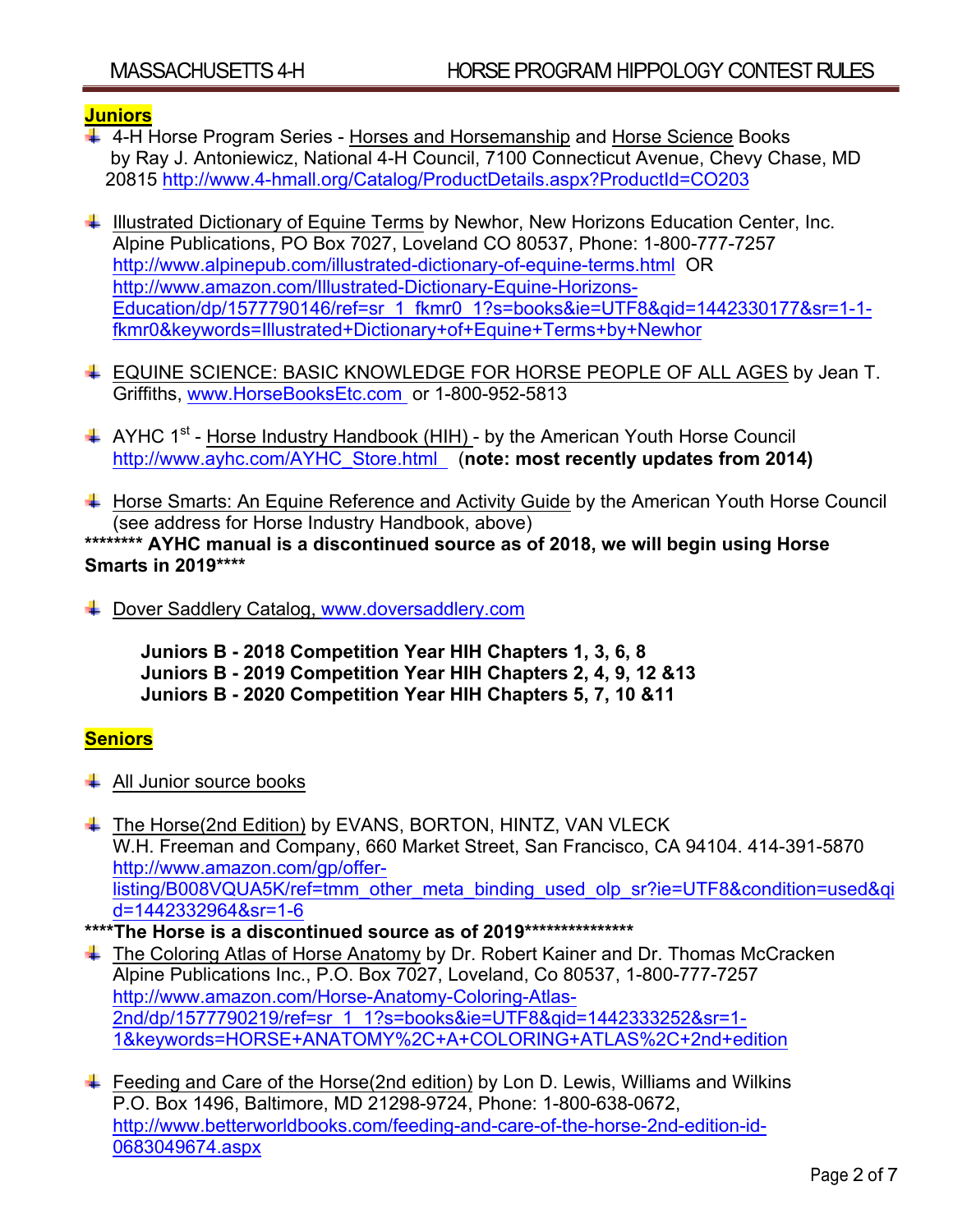# THE RULES

- 1. Contestants are not allowed to leave the contest area once the contest has started.
- 2. Contestants are not allowed to have any form of electronic device on them during the contest. This includes cell phones, ipods, pagers, etc.
- 3. During the contest there is to be no talking. If a contestant has a question they should raise their hand and wait for the room monitor to come to them.
- 4. Contestants must stay with their group at all times. Failure to be with your group at the beginning of a phase will be cause for elimination from that phase.
- 5. Contestants are not allowed to touch any of the station items.
- 6. Contestants should clearly mark all of their answers on their answer sheet.
- 7. Contestants may use pencils or black or blue ink only.

# THE CONTEST

Every effort should be made to offer each of the 4 phases at the county level and state level contest. Be sure to use only the junior sources for the junior contest. Each phase of the contest should be worth 100 points for seniors and 50 points for juniors and should take approximately 25 minutes to complete.

### The 4 PHASES

#### **1. Examination Phase**

This phase of the contest will include a written exam. The written exam should consist of a variety of true or false, multiple choice, fill in the blank and matching questions. The exam for juniors should consist of 50 questions and for seniors should consist of 100 questions. Each question should be worth 1 point.

The exam may include the following:

- a. Anatomy which may include external, skeletal internal organs, parts of gastrointestinal tract, male and female reproductive organs, detailed anatomy of the foot and detailed anatomy of the lower limbs.
- b. Origins or other information on specific breeds.
- c. Tack, bits, bridles, and other appointments used with horses
- d. Nutritional information of grains and forages
- e. Internal and external parasites life cycles and/or damage caused
- f. Blemishes and unsoundnesses
- g. Definitions of equine terms
- h. Additional items as necessary

### **2. Slide Identification Phase**

This phase of the contest includes identification of projected slides. In this phase, a slide is shown and a question is asked in regards to what is pictured on the slide. The person asking the questions may present two to four options of what the correct answer is (instructing contestants to circle A, B, C or D or fill in bubbles next to the letter for their answers). It is recommended that juniors are tested on 25 slides and seniors are tested on 50 slides. Each slide should be worth 2 points. Slides may include, but are not limited to:

a. Identification of breeds

- b. Colors and color patterns
- c. Activity
- d. Proper appointments
- e. Additional items as necessary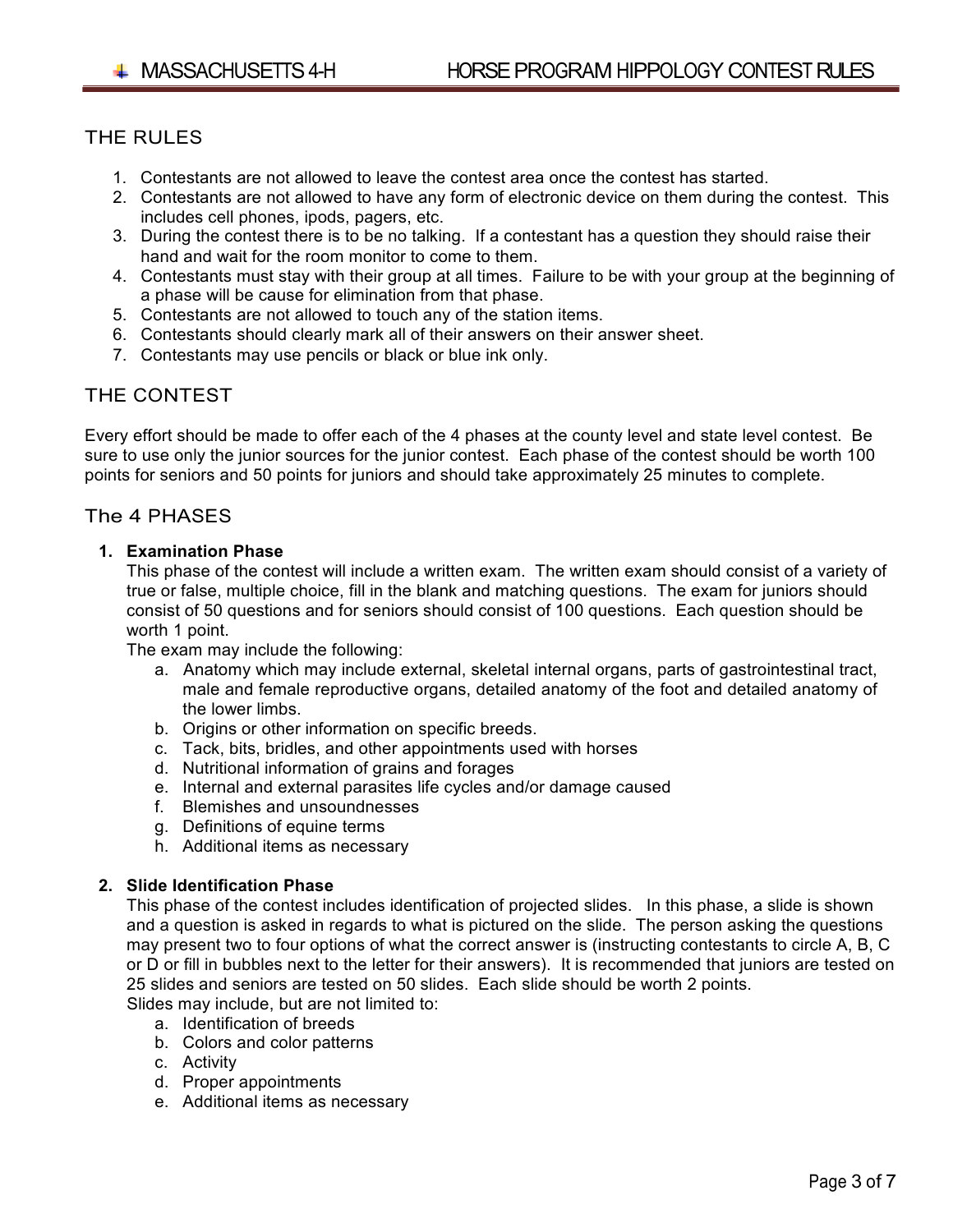### **3. Station Phase**

This phase will consist of a series of stations or tables where at each, all contestants will respond to the requirements of the station. Each station or table should have 10 items and an answer key. The answer key may have  $10 - 13$  answers on it with the 10 correct answers and a few additional answers that are incorrect. The items should be numbered 1 – 10 and the answers should be labeled A – J (or A – M if 13 answers are used). It is recommended that only 1 person be at a station at a time. Contestants should stand with their backs to the station until the time keeper signals them to begin. Seniors should be allotted 2 minutes per station and juniors should be allotted 3 minutes per station. It is recommended that juniors be tested on 5 stations and seniors be tested on 10 stations. Each question should be worth 1 point.

Examples of stations may include identification of:

- a. Tack, bits, bridles, horse shoes and parts of shoes.
- b. Tools and Equipment, and assembly of specific parts of various pieces of equipment.
- c. Grains and forages used in equine rations including various forms and methods of preparation
- d. Internal and external parasites based on actual samples, pictures, life cycle chart and/or damage caused
- e. Blemishes and unsoundnesses
- f. Ages of equines based on teeth
- g. Horse health.
- h. Measurements such as, but not limited to, wither height, shoe size, girth, collar size, gullet width, seat length of saddle, etc. may be required.
- i. Additional items as necessary

#### **4. Judging Phase**

Contestants will be required to place two classes consisting of conformation and/or performance classes. Whenever possible, live judging classes should be used. Video and/or movie classes may be used if live horses are not available. In extreme cases, pictorial classes may also be used. The score for the 2 classes will be added together to determine the final score. For juniors, this final score will then be divided by 2 to make this phase worth 50 points. For seniors, the full final score will be used.

Refer to the Horse Judging Contest Rules and Procedures for more information about horse judging.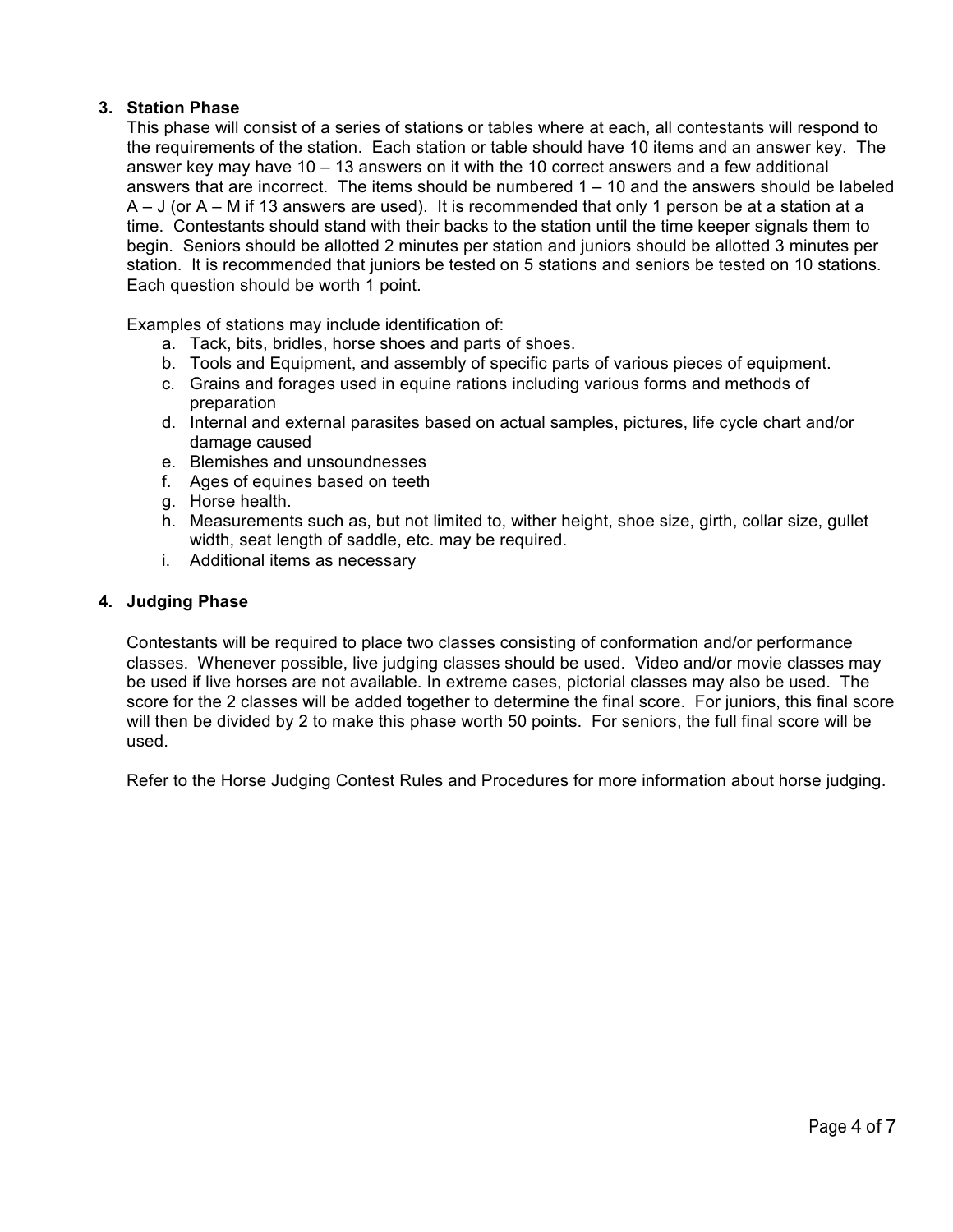### AWARDS

- 1. At the County level contest, awards will be presented to the overall winners from the junior and the senior competition. It is recommend to award at least to  $5<sup>th</sup>$  place, but you may place to 10<sup>th</sup> place.
- 2. At the State level contest, awards will be presented to the top ten junior teams in each category, and to the top ten individuals in the Senior competition.

### TIE BREAKING

All ties will be broken using the following sequence:

- 1. Examination scores
- 2. Station scores
- 3. Judging scores

If further tie breaking is needed, the scores at each station, in order may be used.

# RUNNING THE CONTEST

#### **Contest Location**

Finding a central location with many rooms available is best for Hippology (example schools, churches or community centers). More room availability usually reduces contest time. Ideally each age division will have a separate room for stations. If rooms are not an issue, then testing may be in separate rooms as well. Judging is usually done in the same room for all age divisions. Slides may be done in the same room provided junior sources are used for the junior portion. A separate grading area is needed where all of the scoring will take place. A holding area is needed for parents & spectators. Contest officials should do their best to ensure that contestants are doing their own work & audience, parents or leaders are not in a position to accidentally assist.

#### **Personnel needed to run contest:**

- 1. Contest coordinator with no other job than solving & answering questions
- 2. Master score keeper to organize final scores & calculate high point awards
- 3. As many test, station, slide & judging graders that you can get (more makes contest get over faster)
- 4. All tests, judging, slides & stations should be double graded (unless using scan-tron type devices or computerized grading) to ensure no mistakes are made. Verifier & original grader **should not** be from same county.
- 5. Station monitor for announcing time limit for each station
- 6. Slide operator to run slide portion
- 7. Possible test reader for contestants requiring assistance
- 8. Test area personnel to handle any problems, hand out tests & collect tests without helping with answers to test
- 9. Video operator for judging portion and collect scores
- 10. Hall monitors for keeping traffic moving between each portion of hippology & directing to rooms
- 11. 2 registration table personnel prior to start of contest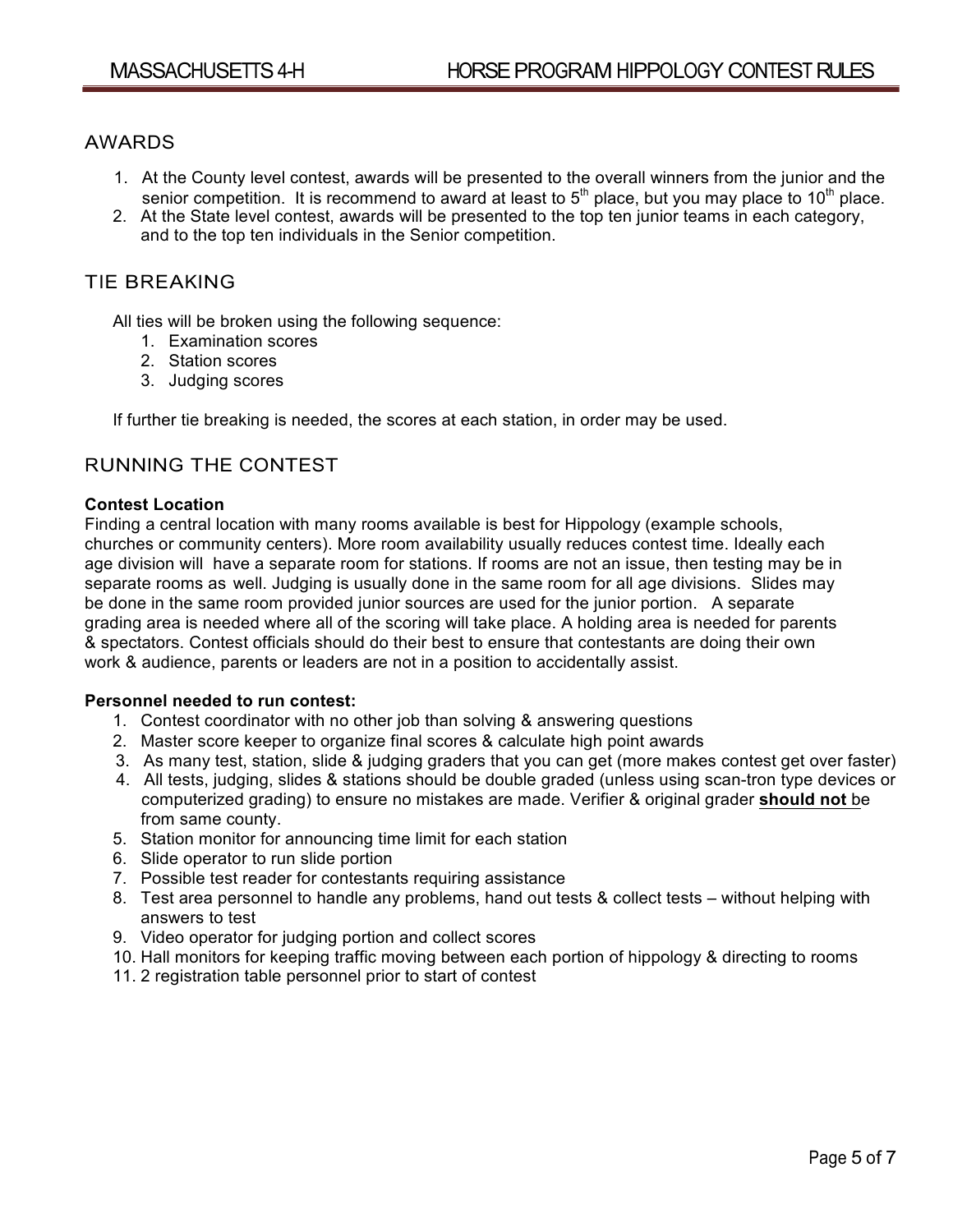#### **Equipment needed to run contest:**

- 1. Judging Video
- 2. Judging cards
- 3. Judging slide ruler for scoring classes
- 4. TV & video player
- 5. Projection device if using PowerPoint for slides
- 6. Projection screen (optional)
- 7. Station score sheets for contestants with at least 10 answer keys
- 8. Written tests for contestants with at least 10 answer keys
- 9. Stations (Jr & Sr age divisions)
- 10. Extra pencils for contestants in case they don't have one
- 11. Registration sheets for each county
- 12. Stop watch for time keeper (stations & team problem)
- 13. Calculators for graders
- 14. Tables for stations to sit on
- 15. Tables & chairs for testing area
- 16. Tables & chairs for grading & scoring area
- 17. Red pencils for scoring & grading

When tabulating final scores: Remember to weight each portion (test, stations, judging) equally. For example: if test is 50 questions then each question should be worth 2 points for total of 100. If 2 classes are judged then total points (2X50 pts each = 100). If there are 10 stations, each station is worth 10 points for total of 100. If there are 25 slides then each slide would be worth 4 points for a total of 100.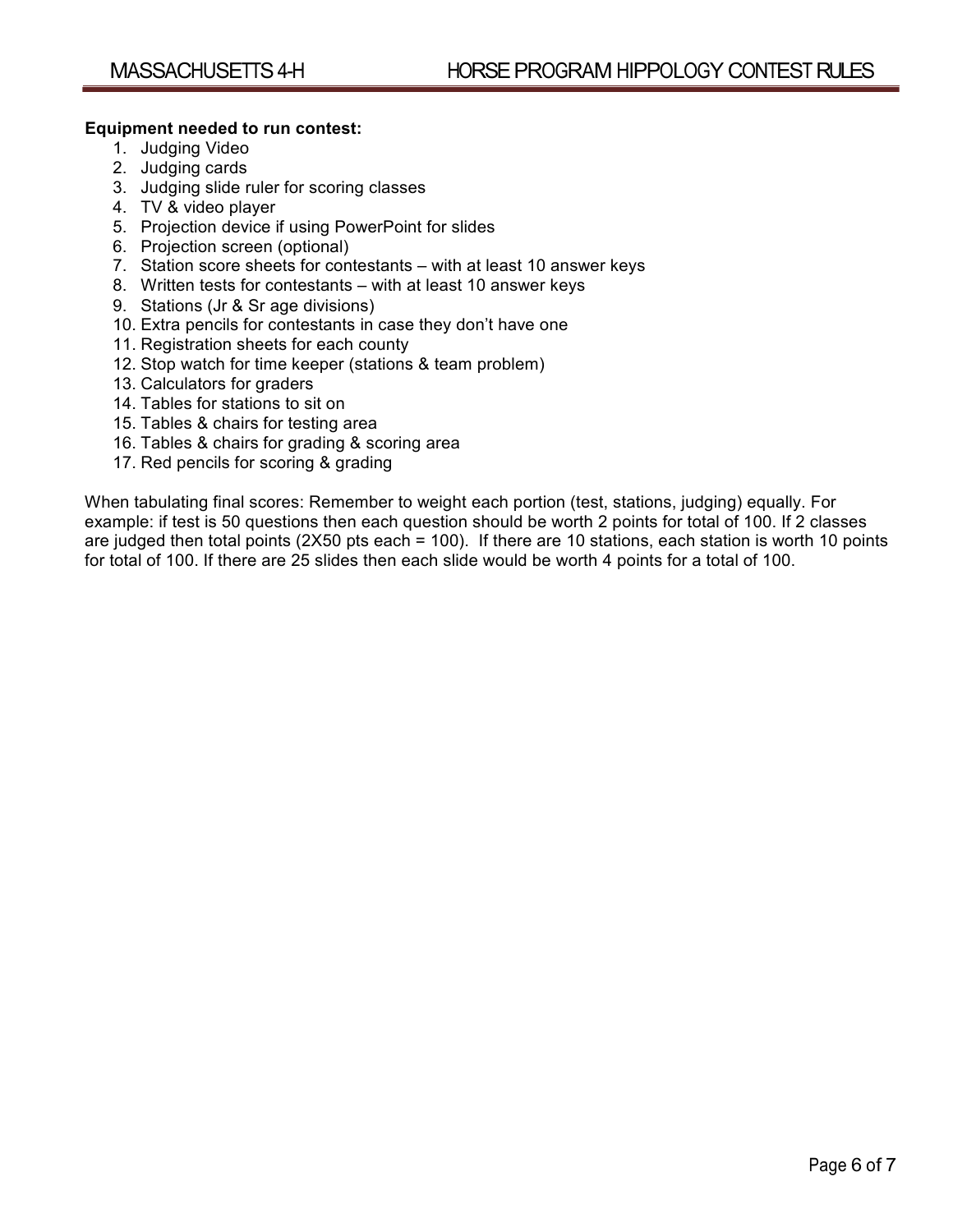# EXAMPLE OF HOW TO MAKE A HIPPOLOGY STATION

#### Requirements:

- 1. Station title that accurately represents subject matter of station
- 2. Pictures or diagram labeled with # 1-10
- 3. Answer choices labeled appropriately for age division:
	- **Junior age division** should have 10 12 answer choices (10 correct and if 12, 2 incorrect) labeled A-J (or  $A - L$  if 12).
	- **Senior age division** should have 13 choices (10 correct & 3 incorrect) labeled A-M.

Juniors should be tested on 5 stations and seniors should be tested on 10 stations.

Stations that have not been previously seen by contestants should be used for contests. (Ideas for getting stations: clip picture from magazines, copy pictures from books or print pictures from websites). Clear pictures that are in color and are large are easier to see.

Number items on the picture 1-10 or have multiple pictures labeled 1-10. Label clearly, & label in some semblance of order (clockwise, left to right, top to bottom). Make sure that if you are using arrows, they are pointing to a specific area on the picture and it is clearly marking just that spot. If you are bringing actual items, try to tape the number to the item to prevent the number from moving or shifting to a different place.

### **Sample Station Phase Answer Sheet**

| Contestant#       |                  | Score                |                  |  |
|-------------------|------------------|----------------------|------------------|--|
| <b>Station 1</b>  | <b>Station 2</b> | <b>Station 3</b>     | <b>Station 4</b> |  |
| 1 <sub>1</sub>    | 1.               | $1.$ $\qquad \qquad$ | 1.               |  |
| 2.                | 2.               | 2.                   | 2.               |  |
| 3 <sub>1</sub>    | 3.               | $\overline{3}$ .     | 3.               |  |
| $\overline{4}$ .  | 4.               | 4.                   | 4.               |  |
| $\underline{5}$ . | 5.               | 5.                   | 5.               |  |
| 6.                | 6.               | 6.                   | 6.               |  |
| 7.                | 7.               | 7.                   | 7.               |  |
| 8.                | <u>8.</u>        | 8.                   | 8.               |  |
| 9.                | 9.               | 9.                   | 9.               |  |
| 10.               | 10.              | 10.                  | 10.              |  |